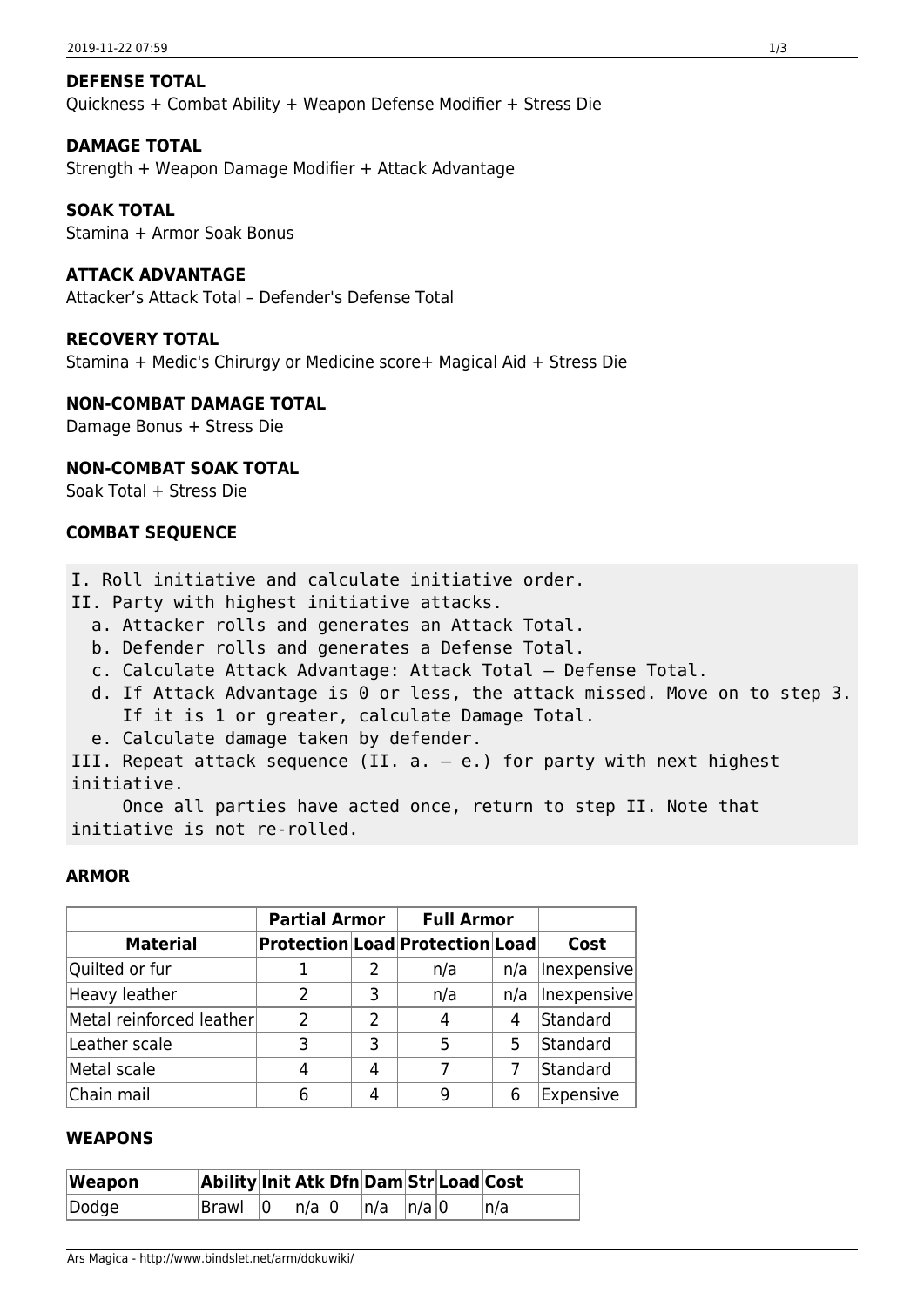| <b>Weapon</b>                   | Ability   Init   Atk   Dfn   Dam   Str   Load   Cost |      |      |                |                |      |                |                  |
|---------------------------------|------------------------------------------------------|------|------|----------------|----------------|------|----------------|------------------|
| Fist                            | <b>Brawl</b>                                         | 0    | 0    | 0              | 0              | n/a  | 0              | n/a              |
| <b>Kick</b>                     | <b>Brawl</b>                                         | $-1$ | 0    | $-1$           | $+3$           | n/a  | 0              | n/a              |
| Gauntlet                        | <b>Brawl</b>                                         | 0    | 0    | $+1$           | $+2$           | -3   | 0              | Inexpensive      |
| Bludgeon <sup>1</sup>           | <b>Brawl</b>                                         | 0    | $+2$ | 0              | $+2$           | $-2$ | $\mathbf 1$    | Inexpensive      |
| Dagger                          | <b>Brawl</b>                                         | 0    | $+2$ | 0              | $+3$           | -3   | $\overline{0}$ | Inexpensive      |
| Knife                           | <b>Brawl</b>                                         | 0    | $+1$ | 0              | $+2$           | -6   | 0              | Inexpensive      |
| Axe                             | Single                                               | $+1$ | $+4$ | 0              | $+6$           | 0    | $\overline{1}$ | Standard         |
| Club                            | Single                                               | $+1$ | $+2$ | $+1$           | $+3$           | $-2$ | $\overline{1}$ | Inexpensive      |
| Hatchet                         | Single                                               | 0    | $+3$ | 0              | $+4$           | $-2$ | $\overline{1}$ | Inexpensive      |
| Lance                           | Single                                               | $+2$ | $+4$ | 0              | $+5$           | 0    | $\overline{2}$ | Standard         |
| $\overline{\mathbf{c}}$<br>Mace | Single                                               | $+1$ | $+3$ | $\overline{0}$ | $+8$           | 0    | $\overline{2}$ | Standard         |
| Mace and Chain                  | Single                                               | $+2$ | $+3$ | 0              | $+7$           | 0    | $\overline{2}$ | Standard         |
| Spear, Short                    | Single                                               | $+2$ | $+2$ | 0              | $+5$           | $-1$ | $\overline{1}$ | Inexpensive      |
| Sword, Short                    | Single                                               | $+1$ | $+3$ | $+1$           | $+5$           | $-1$ | $\mathbf 1$    | Standard         |
| Sword, Long                     | Single                                               | $+2$ | $+4$ | $+1$           | $+6$           | 0    | $\overline{1}$ | Expensive        |
| Shield, Buckler                 | Single                                               | 0    | 0    | $+1$           | 0              | $-2$ | $\mathbf 1$    | Standard         |
| Shield, Round                   | Single                                               | 0    | 0    | $+2$           | $\overline{0}$ | $-1$ | $\overline{2}$ | Inexpensive      |
| Shield, Heater                  | Single                                               | 0    | 0    | $+3$           | 0              | 0    | $\overline{2}$ | Standard         |
| Cudgel                          | Great                                                | $+1$ | $+4$ | $+1$           | $+7$           | $+1$ | $\overline{2}$ | Inexpensive      |
| Farm Implement Great            |                                                      | $+1$ | $+3$ | $+1$           | $+5$           | 0    | $\overline{2}$ | Inexpensive      |
| Flail                           | Great                                                | $+1$ | $+3$ | $+1$           | $+8$           | 0    | $\overline{2}$ | Inexpensive      |
| Pole Arm                        | Great                                                | $+3$ | $+4$ | $+1$           | $+8$           | 0    | $\overline{2}$ | Standard         |
| Pole Axe                        | Great                                                | $+1$ | $+5$ | 0              | $+11$          | $+1$ | $\overline{2}$ | Standard         |
| 3<br>Spear, Long                | Great                                                | $+3$ | $+3$ | $+1$           | $+7$           | 0    | 3              | Inexpensive      |
| Sword, Great                    | Great                                                | $+2$ | $+5$ | $+2$           | $+9$           | $+1$ | $\overline{2}$ | <b>Expensive</b> |
| Staff                           | Great                                                | $+2$ | $+3$ | $+3$           | $+2$           | -1   | $\overline{2}$ | Inexpensive      |
| Warhammer                       | Great                                                | 0    | $+6$ | 0              | $+12$          | $+2$ | $\overline{3}$ | <b>Standard</b>  |

 $1$  Any improvised bashing weapon such as a rock or hand tool

 $2$  Includes spiked clubs, military hammers, and other bashing weapons

<sup>3</sup> Includes the lance, if used dismounted.

**Ability:** The Weapon Ability needed to use this weapon.

**Init:** The modifier to Initiative.

**Atk:** The modifier to Attack.

**Dfn:** The modifier to Defense.

**Dam:** The modifier to Damage.

**Str:** The minimum strength score needed to use the weapon. The minimum strength requirements for a weapon and a shield must be met separately.

**Load:** The contribution that the weapon makes to Encumbrance (page 178).

**Cost:** A general indication of the cost of the weapon. More expensive weapons are better